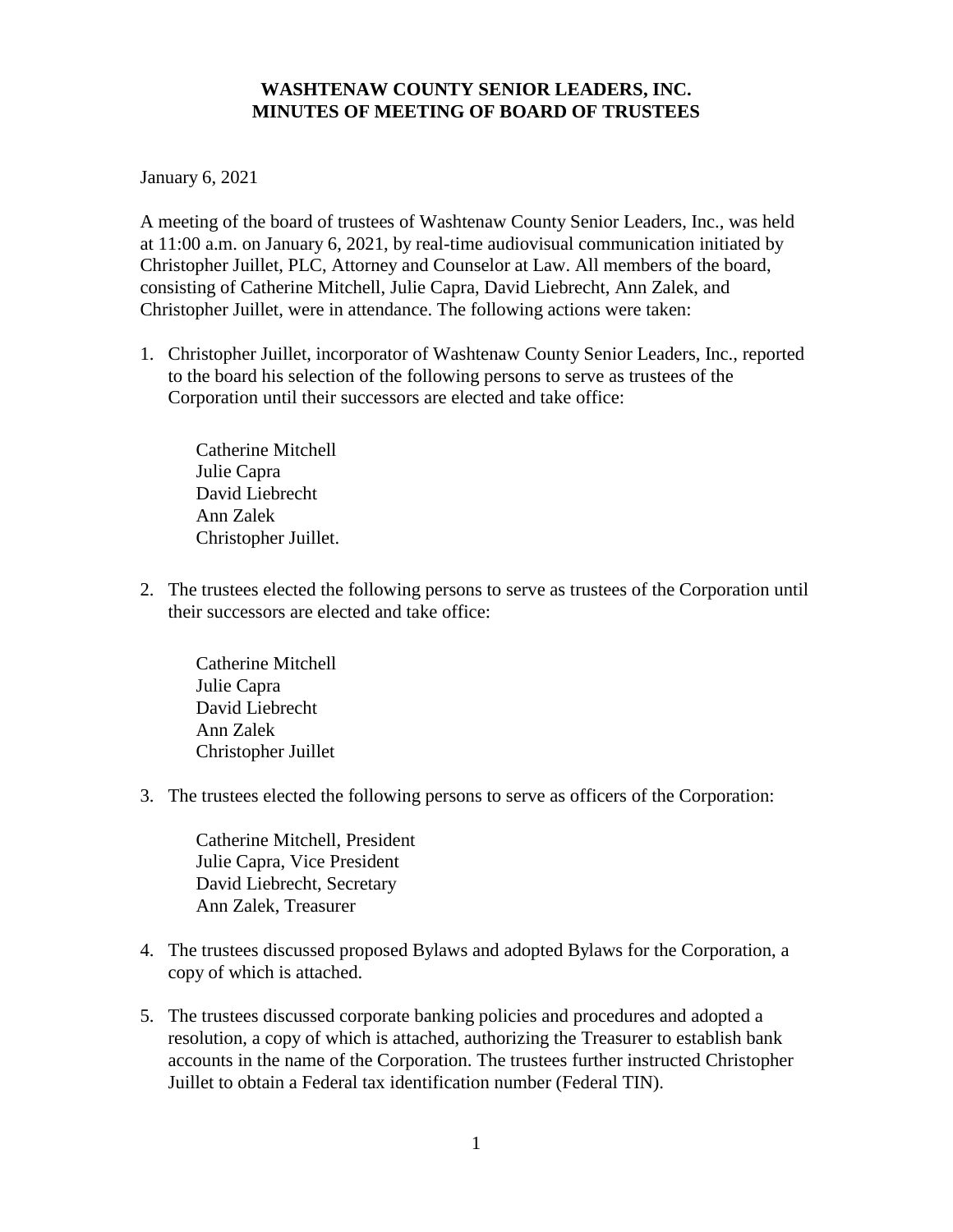- 6. The trustees instructed Christopher Juillet and Ann Zalek to prepare an IRS Form 1024 with the intention of obtaining Federal tax exempt status as a  $501(c)(6)$ organization.
- 7. The President reported on new business and current operations.
- 8. The Treasurer reported the current bank account balance of \$1066.05.
- 9. The trustees determined to make all documents relating to the formation and operation of the Corporation, with the exception of the IRS letter containing our Federal TIN, available to the members by posting them on the Corporation's website.

All business of the meeting was concluded and the meeting adjourned at 11:40 a.m.

Dated: January 6, 2021 /s/ David Liebrecht, Secretary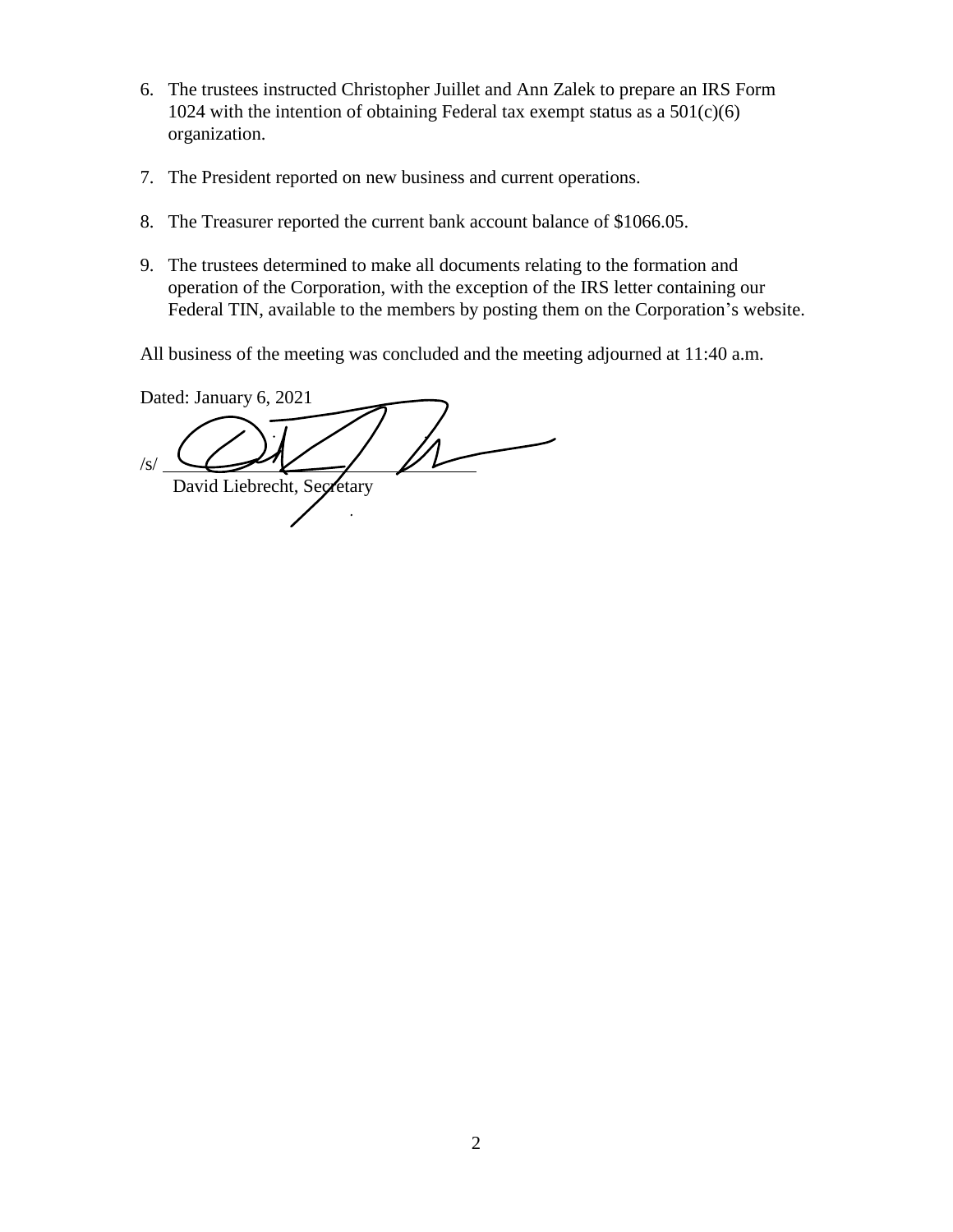## WASHTENAW COUNTY SENIOR LEADERS, INC. **ACTION BY INCORPORATOR**

January 6, 2021

Christopher Juillet, the incorporator of Washtenaw County Senior Leaders, Inc., selects these persons to serve as trustees of the Corporation until their successors are elected and take office:

Catherine Mitchell Julie Capra David Liebrecht Ann Zalek Christopher Juillet.

Dated: January 6, 2021

 $/s/$ Christopher Luillet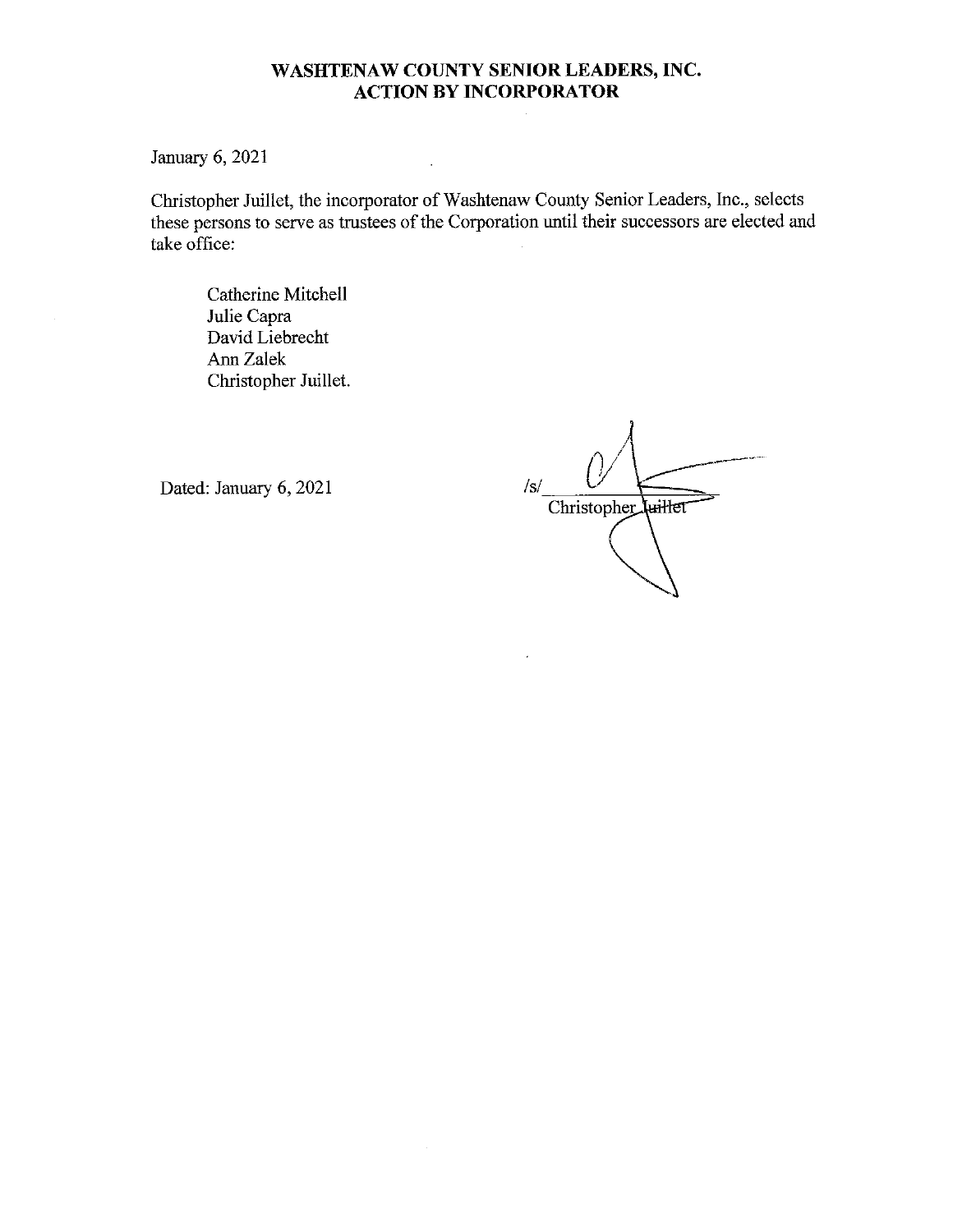## **WASHTENAW COUNTY SENIOR LEADERS, INC. BYLAWS**

## **ARTICLE I OFFICES**

- Principal Office. The principal office of the corporation shall be at such place 1.01 within the state of Michigan as the board of trustees may determine from time to time.
- Other Offices. The board of trustees may establish other offices in or outside the 1.02 state of Michigan.

#### **ARTICLE II MEMBERS**

Members. Members shall be admitted at the discretion of the board of trustees and 2.01 in accordance with membership policy adopted by the board of trustees.

## **ARTICLE III BOARD**

- General Powers. The business, property, and affairs of the corporation shall be 3.01 managed by the board of trustees.
- Number. There shall be not less than five nor more than seven trustees on the 3.02 board as shall be fixed from time to time by the board of trustees.
- Tenure. Each trustee of the Corporation shall hold office until the trustee's death,  $3.03$ resignation, or removal.
- Resignation. Any trustee may resign at any time by providing written notice to the 3.04 Corporation. The resignation will be effective on receipt of the notice or at a later time designated in the notice. A successor shall be appointed as provided in section 3.06 of the bylaws.
- Removal. Any trustee may be removed with cause by the remaining trustees on  $3.05$ the board.
- Board Vacancies. A vacancy on the board may be filled with a person selected by  $3.06$ the remaining trustees of the board.
- Annual Meeting. An annual meeting shall be held each year on the second 3.07 Saturday of January at 11:00 am. If the annual meeting is not held at that time, the board shall cause the meeting to be held as soon thereafter as is convenient.
- Regular Meetings. Regular meetings of the board may be held at the time, place 3.08 and manner as determined by resolution of the board without notice other than the resolution.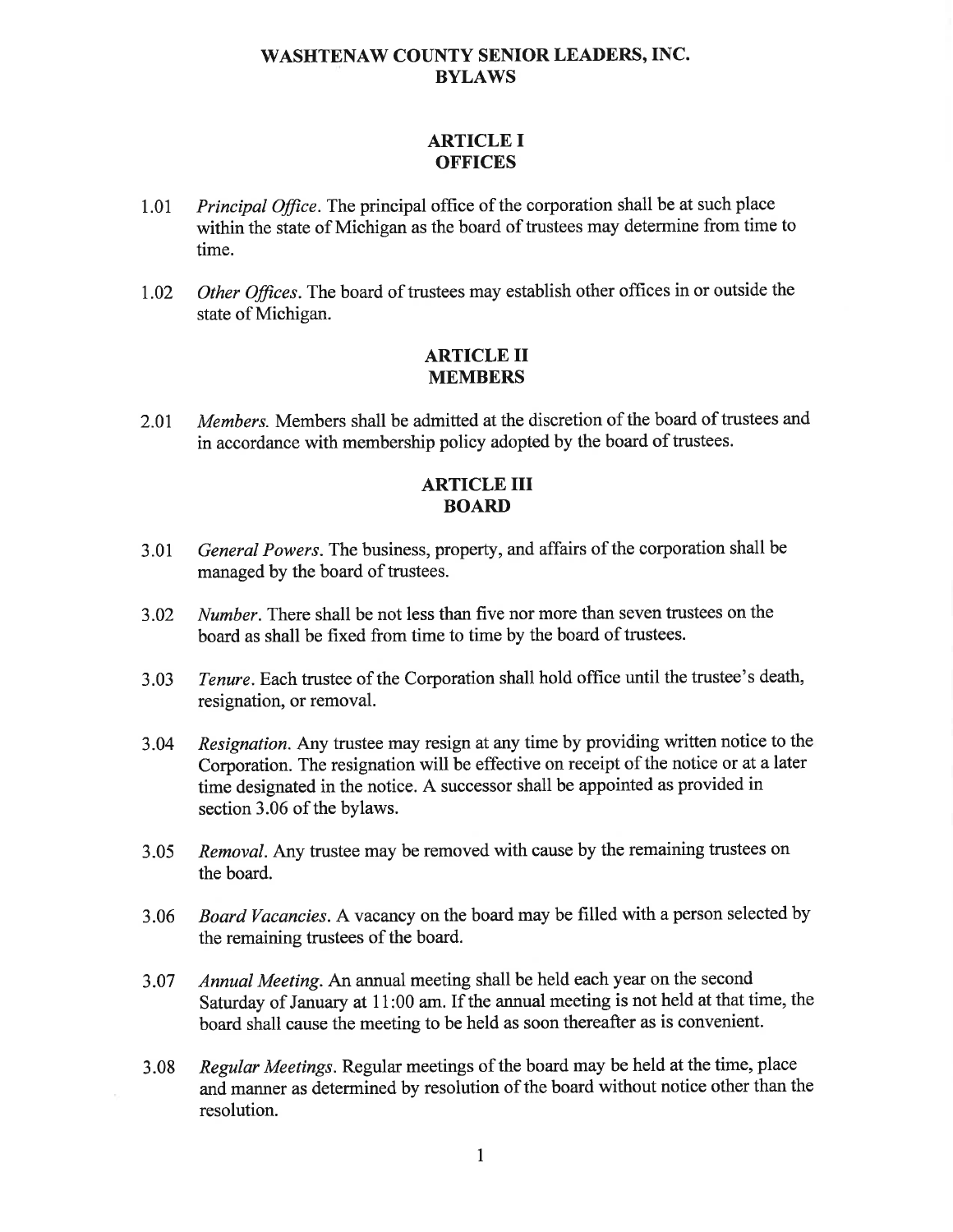- Special Meetings. Special meetings of the board may be called by the president or 3.09 any two trustees at a time, place and manner as determined by those persons authorized to call special meetings. Notice of the time and place of special meetings shall be given to each trustee in any manner at least three days before the meeting.
- Statement of Purpose. Neither the business to be transacted at, nor the purpose of, 3.10 any regular or special meeting of the board need be specified in the notice for that meeting.
- Waiver of Notice. The attendance of a trustee at a board meeting shall constitute a 3.11 waiver of notice of the meeting, except where a trustee attends a meeting for the express purpose of objecting to the transaction of any business because the meeting is not lawfully called or convened. In addition, the trustee may submit a signed waiver of notice that shall constitute a waiver of notice of the meeting.
- 3.12 Meeting by Telephone or Similar Equipment. A trustee may participate in a meeting by conference telephone or any similar communications equipment through which all persons participating in the meeting can hear each other. Participation in a meeting pursuant to this section constitutes presence in person at the meeting.
- Quorum. A majority of the trustees then in office constitutes a quorum for the  $3.13$ transaction of any business at any meeting of the board. Actions voted on by a majority of trustees present at a meeting where a quorum is present shall constitute authorized actions of the board.
- 3.14 Consent to Corporate Actions. Any action required or permitted to be taken pursuant to authorization of the board may be taken without a meeting if, before or after the action, all trustees consent to the action in writing. Written consents shall be filed with the minutes of the Board's proceeding.

### **ARTICLE IV COMMITTEES**

General Powers. The board, by resolution adopted by a vote of a majority of its 4.01 trustees, may designate one or more committees, each committee consisting of one or more trustees. The board may also designate one or more trustees as alternate committee members who may replace an absent or disqualified member at a committee meeting. If a committee member is absent or disqualified from voting, then members present at a meeting who are not disqualified from voting may, whether or not they constitute a quorum, unanimously appoint an alternate committee member to act at the committee meeting in place of the absent or disqualified member. All committees designated by the board shall serve at the pleasure of the board.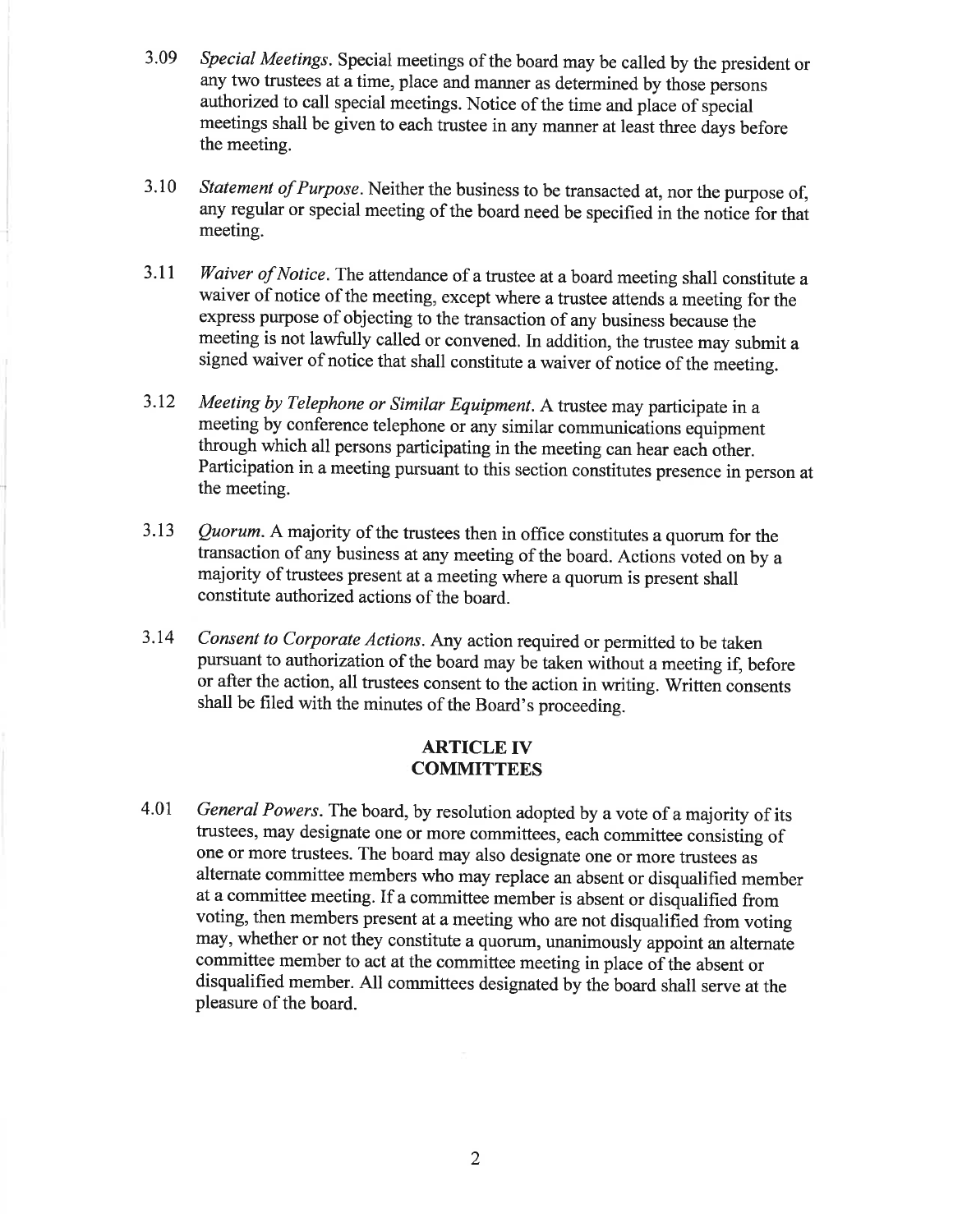- Committee Powers. A committee designated by the board may exercise any 4.02 powers of the board in managing the corporation's business and affairs, to the extent provided by resolution of the board. However, no committee shall have the power to
	- amend the articles of incorporation:  $(a)$
	- $(b)$ adopt an agreement of merger or consolidation;
	- amend the bylaws of the corporation;  $(c)$
	- $(d)$ fill vacancies on the board; or
	- fix compensation of the trustees for serving on the board or on a  $(e)$ committee.
- Meetings. Committees shall meet as directed by the board, and their meetings 4.03 shall be governed by the rules provided in article III for meetings of the board. Minutes shall be recorded at each committee meeting and shall be presented to the board.
- Consent to Committee Actions. Any action required or permitted to be taken 4.04 pursuant to authorization of a committee may be taken without a meeting if, before or after the action, all members of the committee consent to the action in writing. Written consents shall be filed with the minutes of the committee's proceedings.

## **ARTICLE V OFFICERS**

- Number. The officers of the corporation shall be appointed by the board. The 5.01 officers shall be a president, a secretary, and a treasurer. There may also be a chairperson, vice president, and such other officers as the board deems appropriate. The president shall be a voting member of the board. Two or more offices may be held by the same person, but such person shall not execute, acknowledge, or verify an instrument in more than one capacity if the instrument is required by law or by the president or by the board to be executed, acknowledged, or verified by two or more officers.
- Term of Office. Each officer shall hold office for a term of one (1) year. An officer 5.02 may resign at any time by providing written notice to the corporation. Notice of resignation is effective on receipt or at a later time designated in the notice.
- Removal. An officer appointed by the board may be removed with or without 5.03 cause by vote of a majority of the board. The removal shall be without prejudice to the person's contract rights, if any. Appointment to an office does not of itself create contract rights.
- Vacancies. A vacancy in any office for any reason may be filled by the board. 5.04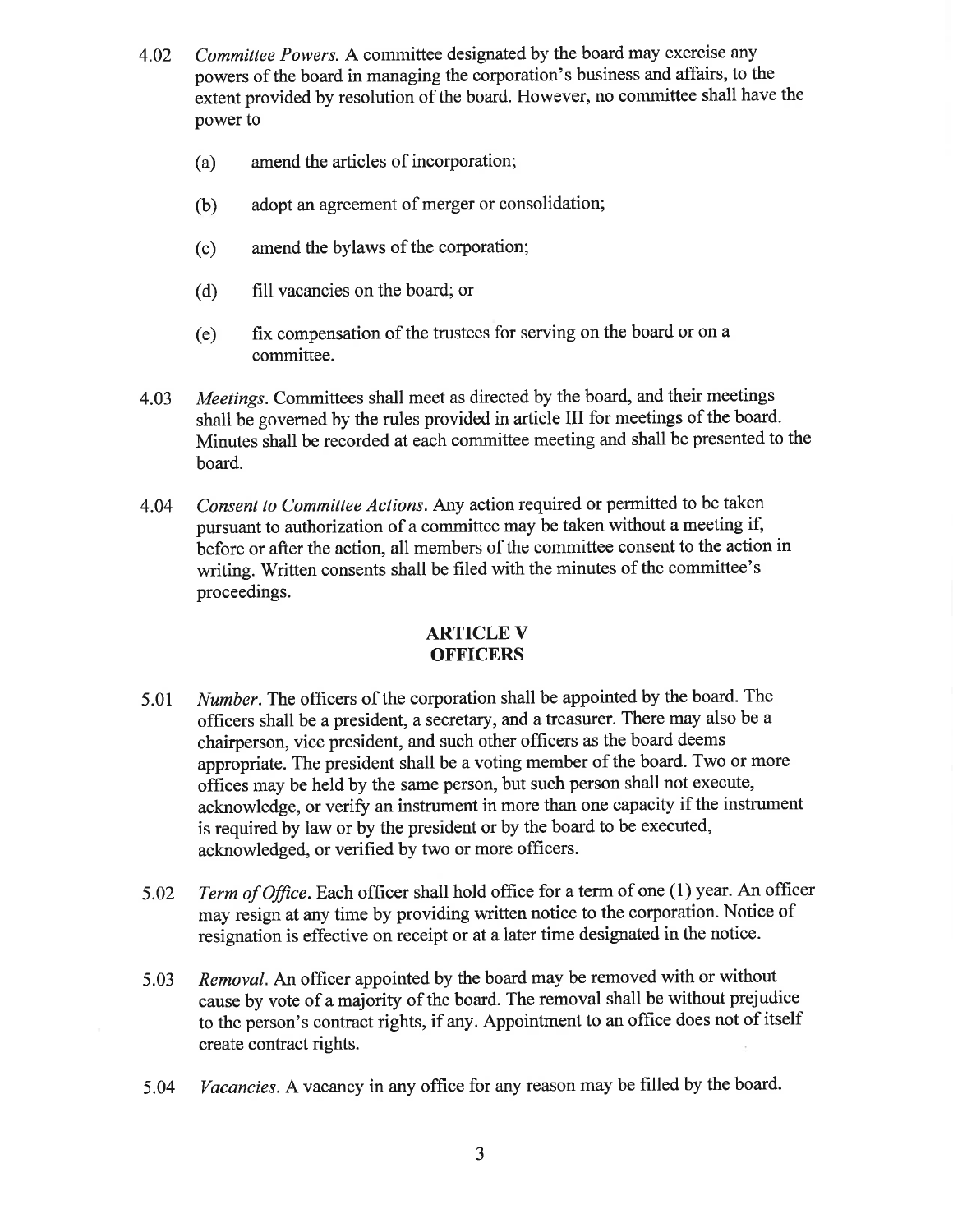- President. The president shall be the chief executive officer of the corporation and 5.05 shall have authority over the general control and management of the business and affairs of the corporation. The president shall have power to appoint or discharge employees, agents, or independent contractors, to determine their duties, and to fix their compensation. The president shall sign all corporate documents and agreements on behalf of the corporation, unless the president or the board instructs that the signing be done with or by some other officer, agent, or employee. The president shall see that all actions taken by the board are executed and shall perform all other duties incident to the office. This is subject, however, to the president's right and the right of the board to delegate any specific power to any other officer of the corporation.
- Vice President. The vice president, if any, shall have the power to perform duties 5.06 that may be assigned by the president or the board. If the president is absent or unable to perform his or her duties, the vice president shall perform the president's duties until the board directs otherwise. The vice president shall perform all duties incident to the office.
- Chairperson. The chairperson, if elected, shall preside at all board meetings. The 5.07 chairperson shall have the power to perform duties as may be assigned by the board. If the president is absent or unable to perform his or her duties, the chairperson shall perform the president's duties until the board directs otherwise. The chairperson shall perform all duties incident to the office.
- 5.08 Secretary. The secretary shall (a) keep minutes of board meetings; (b) be responsible for providing notice to each trustee as required by law, the articles of incorporation, or these bylaws; (c) be the custodian of corporate records; (d) keep a register of the names and addresses of each officer and trustee; and (e) perform all duties incident to the office and other duties assigned by the president or the board.
- Treasurer. The treasurer shall (a) have charge and custody over corporate funds 5.09 and securities; (b) keep accurate books and records of corporate receipts and disbursements; (c) deposit all moneys and securities received by the corporation at such depositories in the corporation's name that may be designated by the board; (d) complete all required corporate filings; and (e) perform all duties incident to the office and other duties assigned by the president or the board.
- 5.10 *Executive Trustee.* The board, by resolution adopted by a vote of a majority of its trustees, may appoint an executive trustee to be responsible for the day-to-day operations of the Corporation. The executive trustee shall not be a member of the board, but will attend all board meetings and report to the board as directed by the board.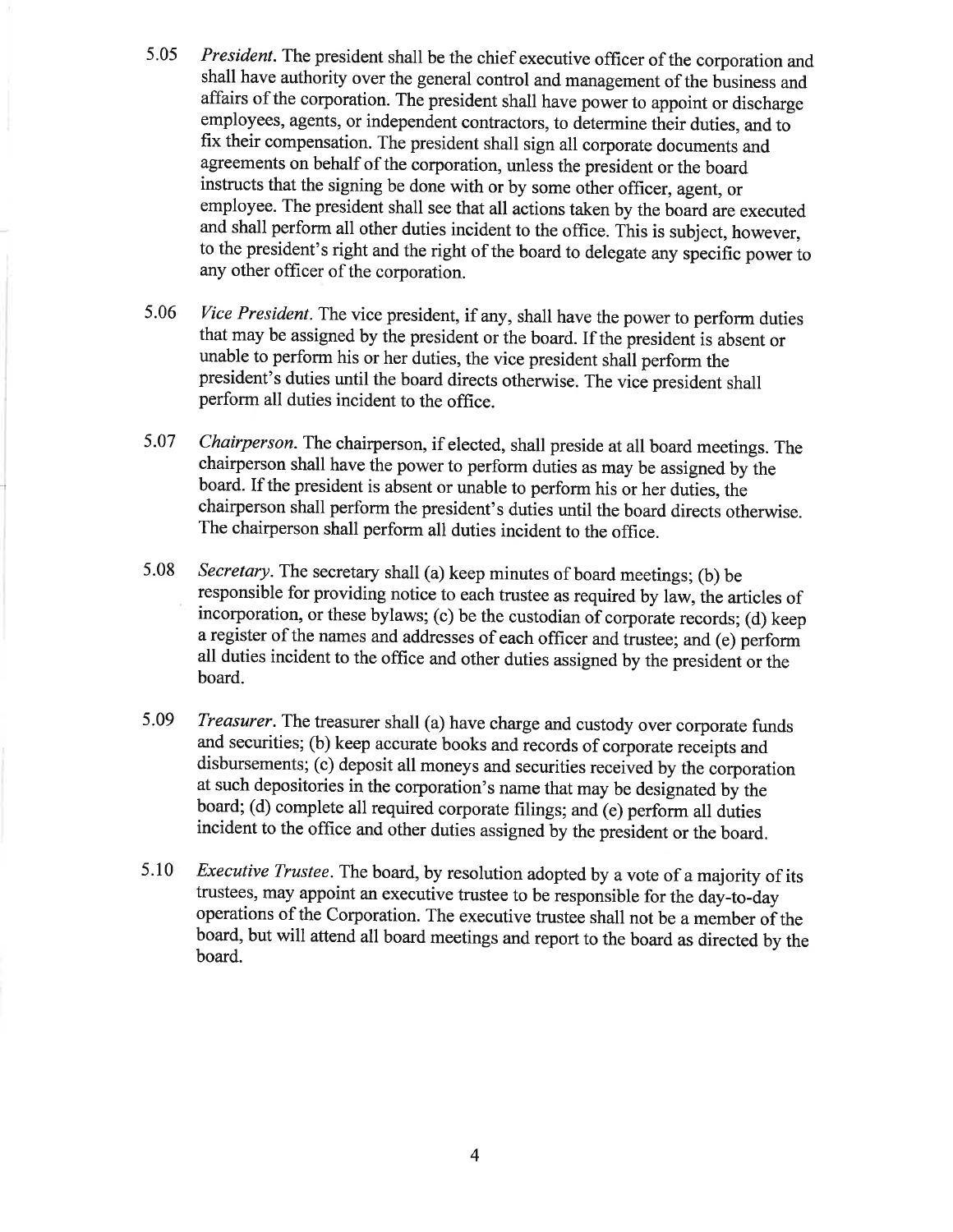#### **ARTICLE VI CORPORATE DOCUMENT PROCEDURE**

Corporate Document Procedure. All corporate documents (including stocks, 6.01 bonds, agreements, insurance and annuity contracts, qualified and nonqualified deferred compensation plans, checks, notes, disbursements, loans, and other debt obligations) shall not be signed by any officer, designated agent, or attorney-infact unless authorized by the board or by these bylaws.

### **ARTICLE VII INDEMNIFICATION**

- Nonderivative Actions. Subject to all of the other provisions of this article, the 7.01 corporation shall indemnify any person who was or is a party, or is threatened to be made a party to, any threatened, pending, or completed action, suit, or proceeding. This includes any civil, criminal, administrative, or investigative proceeding, whether formal or informal (other than an action by or in the right of the corporation). Such indemnification shall apply only to a person who was or is a trustee or officer of the corporation or who was or is serving at the request of the corporation as a trustee, officer, partner, trustee, employee, or agent of another foreign or domestic corporation, partnership, joint venture, trust, or other enterprise, whether for profit or not for profit. The person shall be indemnified and held harmless against expenses (including attorney fees), judgments, penalties, fines, and amounts paid in settlement actually and reasonably incurred by the person in connection with such action, suit, or proceeding, if the person acted in good faith and in a manner he or she reasonably believed to be in or not opposed to the best interests of the corporation. With respect to any criminal action or proceeding, the person must have had no reasonable cause to believe his or her conduct was unlawful. The termination of any action, suit, or proceeding by judgment, order, settlement, or conviction or on a plea of nolo contendere or its equivalent, shall not by itself create a presumption that (a) the person did not act in good faith and in a manner the person reasonably believed to be in or not opposed to the best interests of the corporation, or (b) with respect to any criminal action or proceeding, the person had reasonable cause to believe that his or her conduct was unlawful.
- Derivative Actions. Subject to all of the provisions of this article, the corporation 7.02 shall indemnify any person who was or is a party to, or is threatened to be made a party to, any threatened, pending, or completed action or suit by or in the right of the corporation to procure a judgment in its favor because (a) the person was or is a trustee or officer of the corporation, or (b) the person was or is serving at the request of the corporation as a trustee, officer, partner, trustee, employee, or agent of another foreign or domestic corporation, partnership, joint venture, trust, or other enterprise, whether or not for profit. The person shall be indemnified and held harmless against expenses (including actual and reasonable attorney fees) and amounts paid in settlement incurred by the person in connection with such action or suit if the person acted in good faith and in a manner the person reasonably believed to be in or not opposed to the best interests of the corporation. However, indemnification shall not be made for any claim, issue, or matter in which the person has been found liable to the corporation unless and only to the extent that the court in which such action or suit was brought has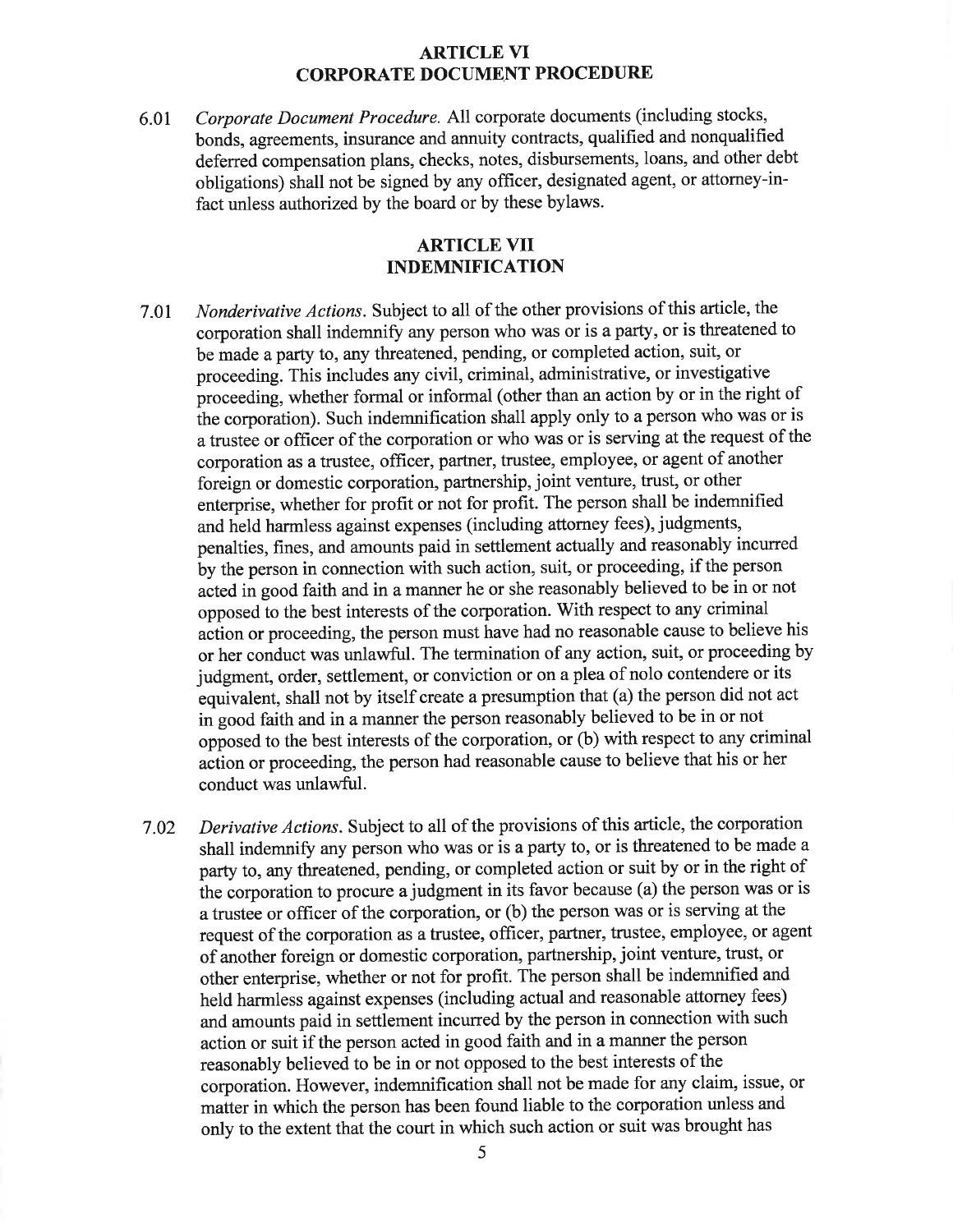determined on application that, despite the adjudication of liability but in view of all circumstances of the case, the person is fairly and reasonably entitled to indemnification for the expenses that the court considers proper.

- Expenses of Successful Defense. To the extent that a person has been successful 7.03 on the merits or otherwise in defense of any action, suit, or proceeding referred to in sections 7.01 or 7.02 of this article, or in defense of any claim, issue, or matter in the action, suit, or proceeding, the person shall be indemnified against expenses (including actual and reasonable attorney fees) incurred in connection with the action and in any proceeding brought to enforce the mandatory indemnification provided by this article.
- 7.04 Contract Right; Limitation on Indemnity. The right to indemnification conferred in this article shall be a contract right and shall apply to services of a trustee or officer as an employee or agent of the corporation as well as in such person's capacity as a trustee or officer. Except as provided in section 7.03 of this article, the corporation shall have no obligations under this article to indemnify any person in connection with any proceeding, or part thereof, initiated by such person without authorization by the board.
- 7.05 Determination That Indemnification Is Proper. Any indemnification under sections 7.01 or 7.02 of this article (unless ordered by a court) shall be made by the corporation only as authorized in the specific case. The corporation must determine that indemnification of the person is proper in the circumstances because the person has met the applicable standard of conduct set forth in sections 7.01 or 7.02, whichever is applicable. Such determination shall be made in any of the following ways:
	- By a majority vote of a quorum of the board consisting of trustees who  $(a)$ were not parties to such action, suit, or proceeding.
	- If the quorum described in clause (a) above is not obtainable, then by a  $(b)$ committee of trustees who are not parties to the action. The committee shall consist of not less than two disinterested trustees.
	- By independent legal counsel in a written opinion.  $(c)$
- 7.06 Proportionate Indemnity. If a person is entitled to indemnification under sections 7.01 or 7.02 of this article for a portion of expenses, including attorney fees, judgments, penalties, fines, and amounts paid in settlement, but not for the total amount, the corporation shall indemnify the person for the portion of the expenses, judgments, penalties, fines, or amounts paid in settlement for which the person is entitled to be indemnified.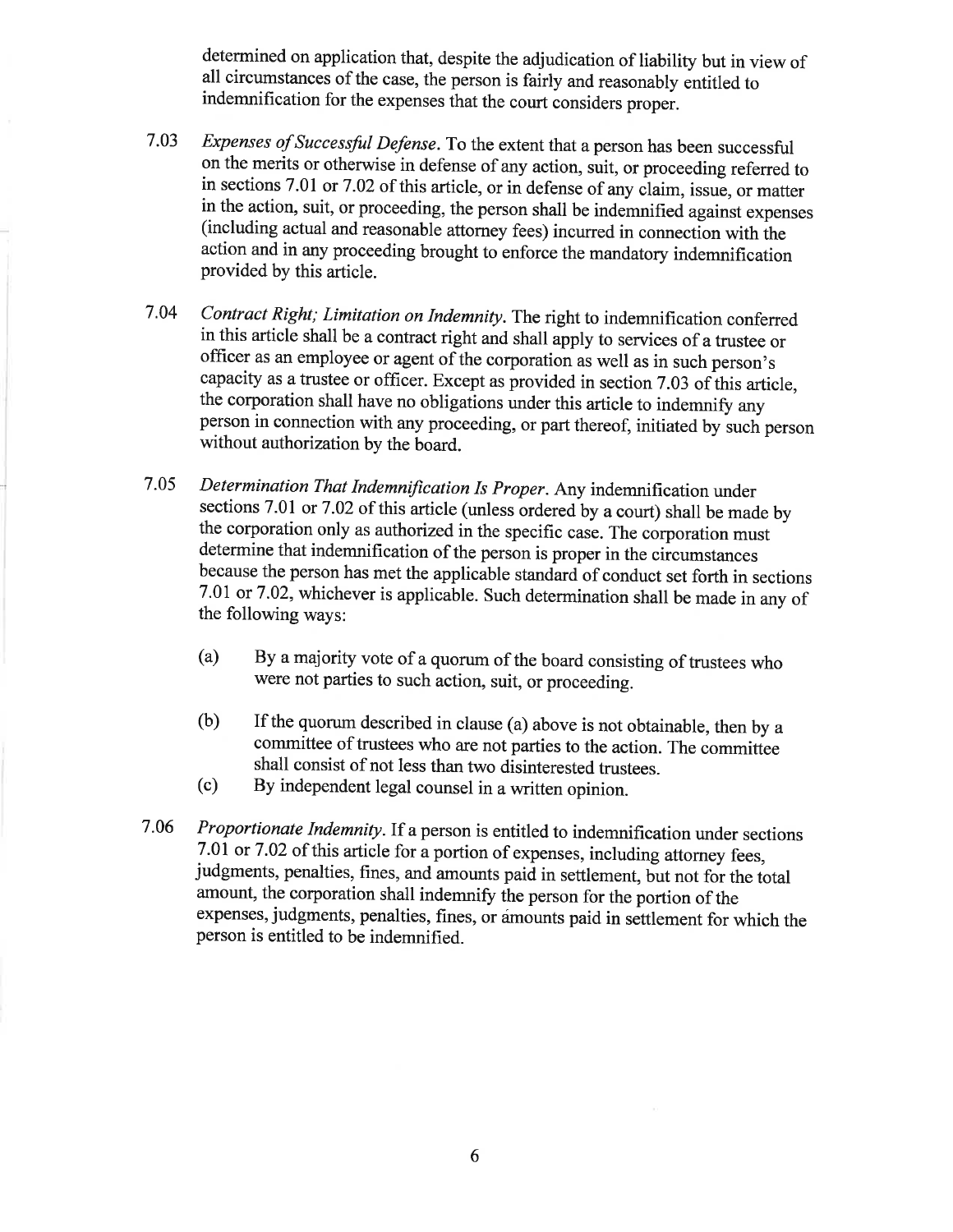- Expense Advance. Expenses incurred in defending a civil or criminal action, suit, 7.07 or proceeding described in sections 7.01 or 7.02 of this article may be paid by the corporation in advance of the final disposition of the action, suit, or proceeding, on receipt of an undertaking by or on behalf of the person involved to repay the expenses, if it is ultimately determined that the person is not entitled to be indemnified by the corporation. The undertaking shall be an unlimited general obligation of the person on whose behalf advances are made, but need not be secured.
- Nonexclusivity of Rights. The indemnification or advancement of expenses 7.08 provided under this article is not exclusive of other rights to which a person seeking indemnification or advancement of expenses may be entitled under a contractual arrangement with the corporation. However, the total amount of expenses advanced or indemnified from all sources combined shall not exceed the amount of actual expenses incurred by the person seeking indemnification or advancement of expenses.
- Indemnification of Employees and Agents of the Corporation. The corporation 7.09 may, to the extent authorized from time to time by the board, grant rights to indemnification and to the advancement of expenses to any employee or agent of the corporation to the fullest extent of the provisions of this article with respect to the indemnification and advancement of expenses of trustees and officers of the corporation.
- Former Trustees and Officers. The indemnification provided in this article 7.10 continues for a person who has ceased to be a trustee or officer and shall inure to the benefit of the heirs, executors, and administrators of that person.
- *Insurance*. The corporation may purchase and maintain insurance on behalf of any 7.11 person who (a) was or is a trustee, officer, employee, or agent of the corporation, or (b) was or is serving at the request of the corporation as a trustee, officer, employee, or agent of another corporation, partnership, joint venture, trust, or other enterprise. Such insurance may protect against any liability asserted against the person and incurred by him or her in any such capacity or arising out of his or her status as such, whether or not the corporation would have power to indemnify against such liability under this article or the laws of the state of Michigan.
- Changes in Michigan Law. If there are any changes in the Michigan statutory 7.12 provisions applicable to the corporation and relating to the subject matter of this article, then the indemnification to which any person shall be entitled shall be determined by such changed provisions, but only to the extent that any such change permits the corporation to provide broader indemnification rights than such provisions permitted the corporation to provide before any such change.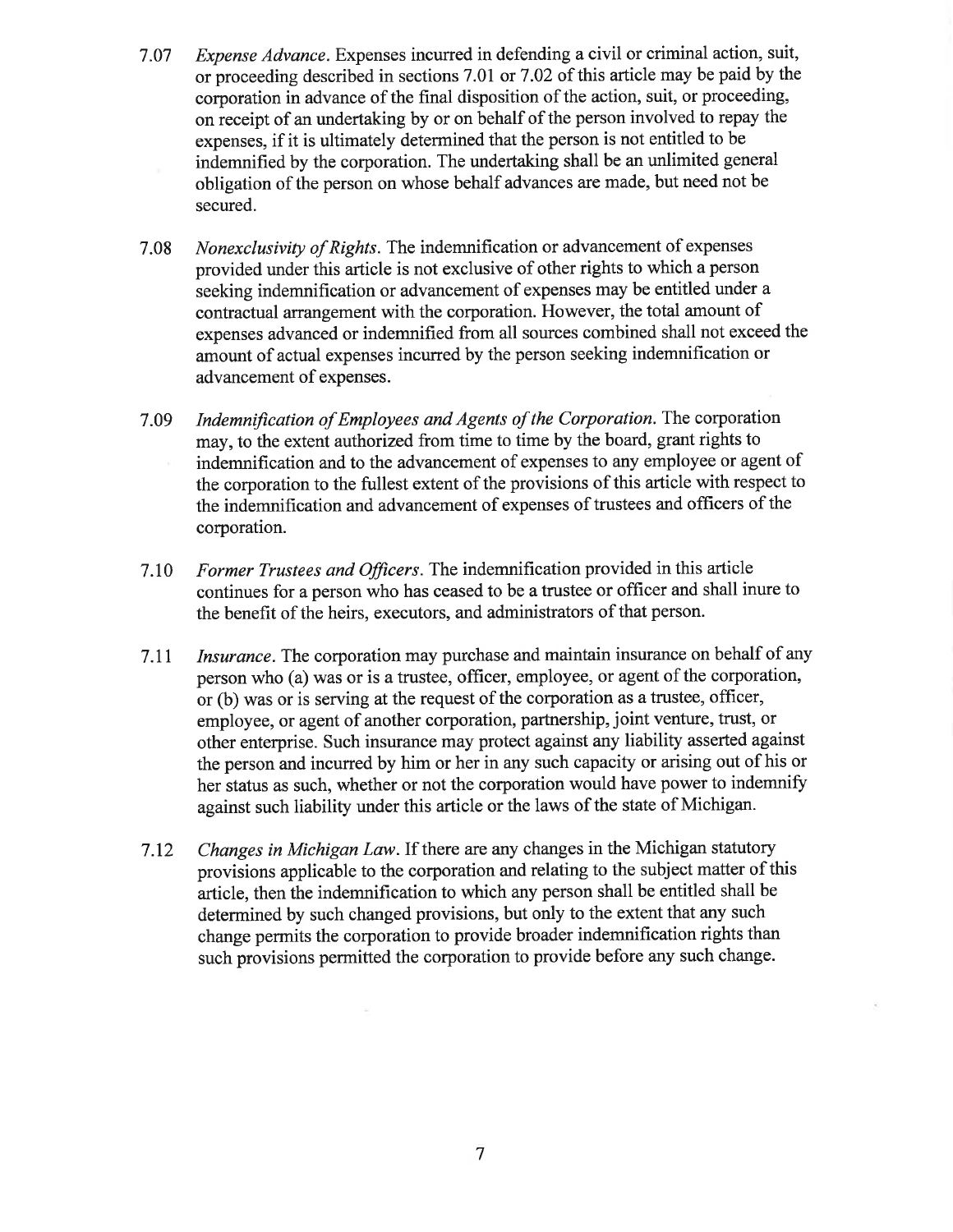#### **ARTICLE VIII COMPENSATION**

Compensation. When authorized by the board, a person shall be reasonably 8.01 compensated for services rendered to the corporation as an officer, trustee, employee, agent, or independent contractor, except as prohibited by these bylaws.

## **ARTICLE IX FISCAL YEAR**

9.01 Fiscal Year. The fiscal year of the corporation shall end on December 31st.

### **ARTICLE X AMENDMENTS**

10.01 Amendments. The board of trustees at any regular or special meeting may amend or repeal these bylaws, or adopt new bylaws by vote of a majority of the trustees, if notice setting forth the terms of the proposal has been given in accordance with any notice requirement for such meeting of the board.

Adopted by the board of trustees.

January 6, 2021

relet  $/s/$ 

Catherine Mitchell, President